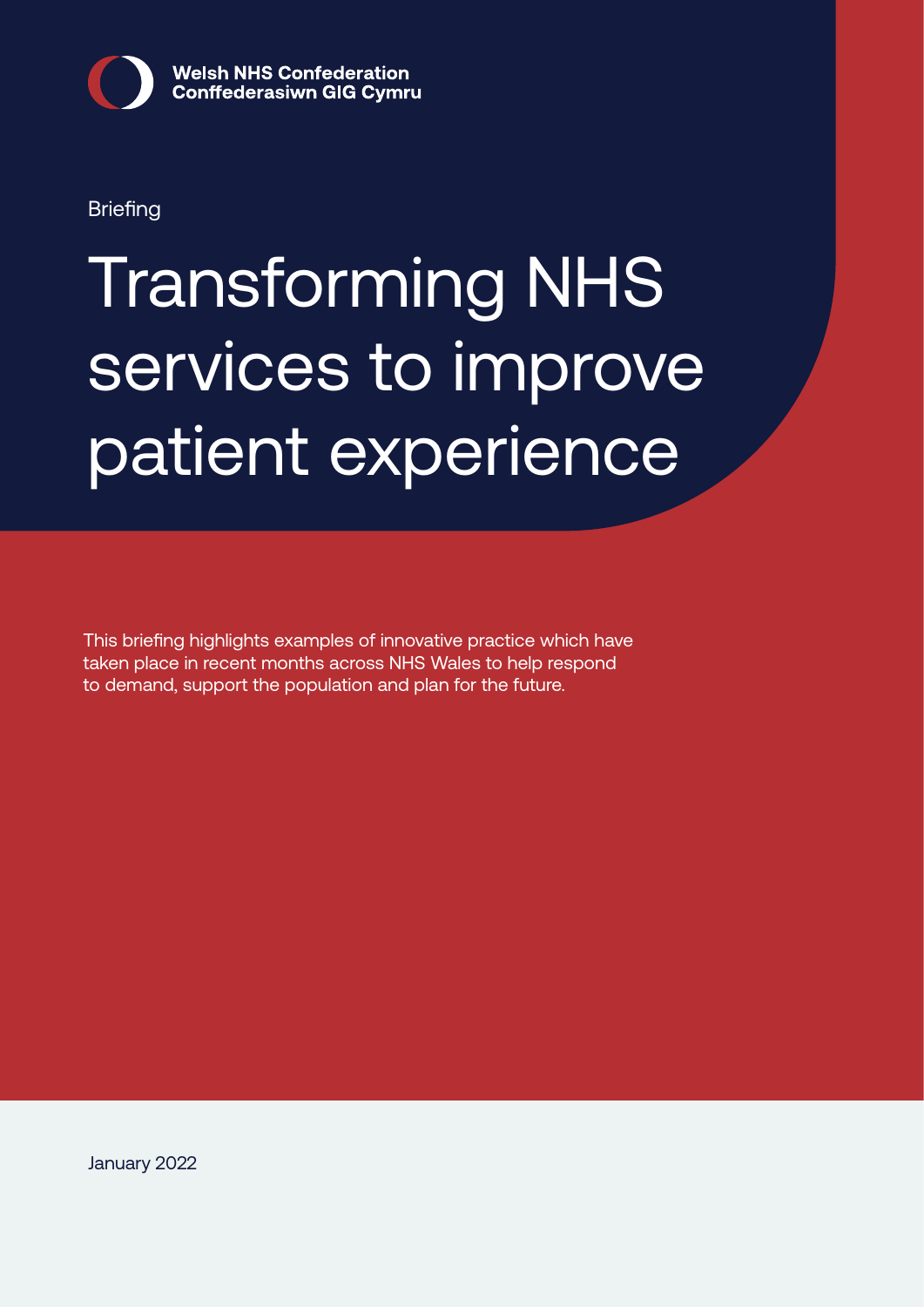## Introduction

The health and social care system continues to face a significant amount of pressure, with multiple factors contributing to a perfect storm of unbalanced 'demand and supply'. Among other factors, the Omicron wave has only exacerbated the impact of winter pressures on capacity to deliver services across the system, from primary care to A&Es.

Difficult times lie ahead, as the NHS in Wales seeks to absorb the pressure of the Omicron wave amid the current huge demand and the challenge of significant staff absences. To help overcome these challenges, NHS organisations continue to work in partnership to develop initiatives which aim to enable long-term transformation.

Tackling long waiting times and improving patient experience are key priorities for NHS organisations and this briefing outlines a few of the current projects which aim to secure improvements in both these areas. For example, a new Surgical Same Day Emergency Care unit has opened in Wrexham Maelor Hospital which aims to reduce the number of GP patient referrals coming into the Emergency Department. This will offer patients timely assessment and reduce hospital admissions.

Other initiatives from across Wales are also focusing on reducing the length of patient stays in hospital, with Swansea Bay University Health Board putting in place a new outpatient service for those with neurological conditions who may have harmful antibodies in their blood. Usually performed as an inpatient procedure, the new service allows patients to return home between the multiple sessions required.

Health boards are providing people with the information they require to support their health and wellbeing at home, potentially avoiding future admissions. In collaboration with young people, Cardiff and Vale University Health Board developed a new website which focuses on young people's mental health.

Partnership working continues to be a focus for NHS organisations across Wales and these efforts have been recognised, with Cwm Taf Morgannwg University Health Board paediatric physio team having won the National MOVE Programme's Better Together Award for its work with a local primary school.

The system continues to face unprecedented challenges, with additional complexities that Covid has introduced. This briefing illustrates some of the actions being taken across the service to rise to these challenges and put patient experience at the heart of everything it does.

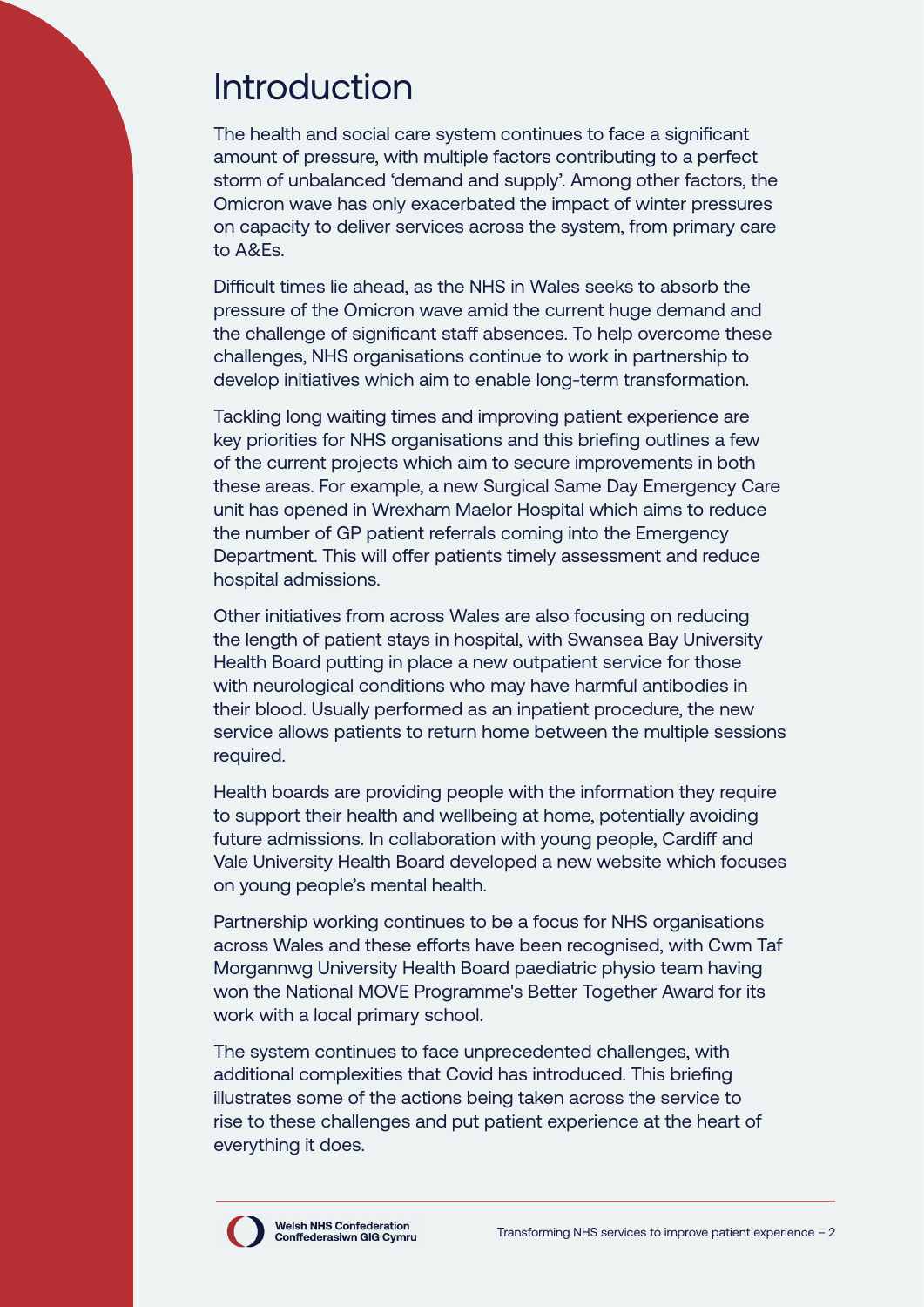## **Aneurin Bevan University Health Board**

#### **'Transport to Health' community shuttle bus launches in Gwent**

- Pilot offers support to attend appointments or visit patients
- Service offers the community direct access to hospital

The Parish Trust has launched a new Transport To Health shuttle bus, which was funded by Aneurin Bevan University Health Board's (ABUHB) Transport to Health Community Transport Fund. Anybody needing direct access to hospital and those accompanying them can use this service for attending appointments or visiting loved ones at The Royal Gwent or Grange University Hospitals. The bus will be running twice a week, picking up from stops in Caerphilly, Bedwas, Trethomas and Machen.

This six-month pilot project is a part of the wider Transport to Health partnership project set up to support community transport across the ABUHB area. The project is inviting grant applications for up to £10,000 from groups or organisations who want to grow or develop not-for-profit transport initiatives to help people in their community get to health appointments or to visit loved ones in hospital. The funding can be used to enhance existing transport services, develop new schemes or encourage new partnerships.

So far, six projects have received funding in Torfaen, Blaenau Gwent, Caerphilly and Powys. They are working to provide different community transport solutions, ranging from accessible transport for the disabled and elderly, to volunteer car schemes for anyone with a barrier to using public transport.

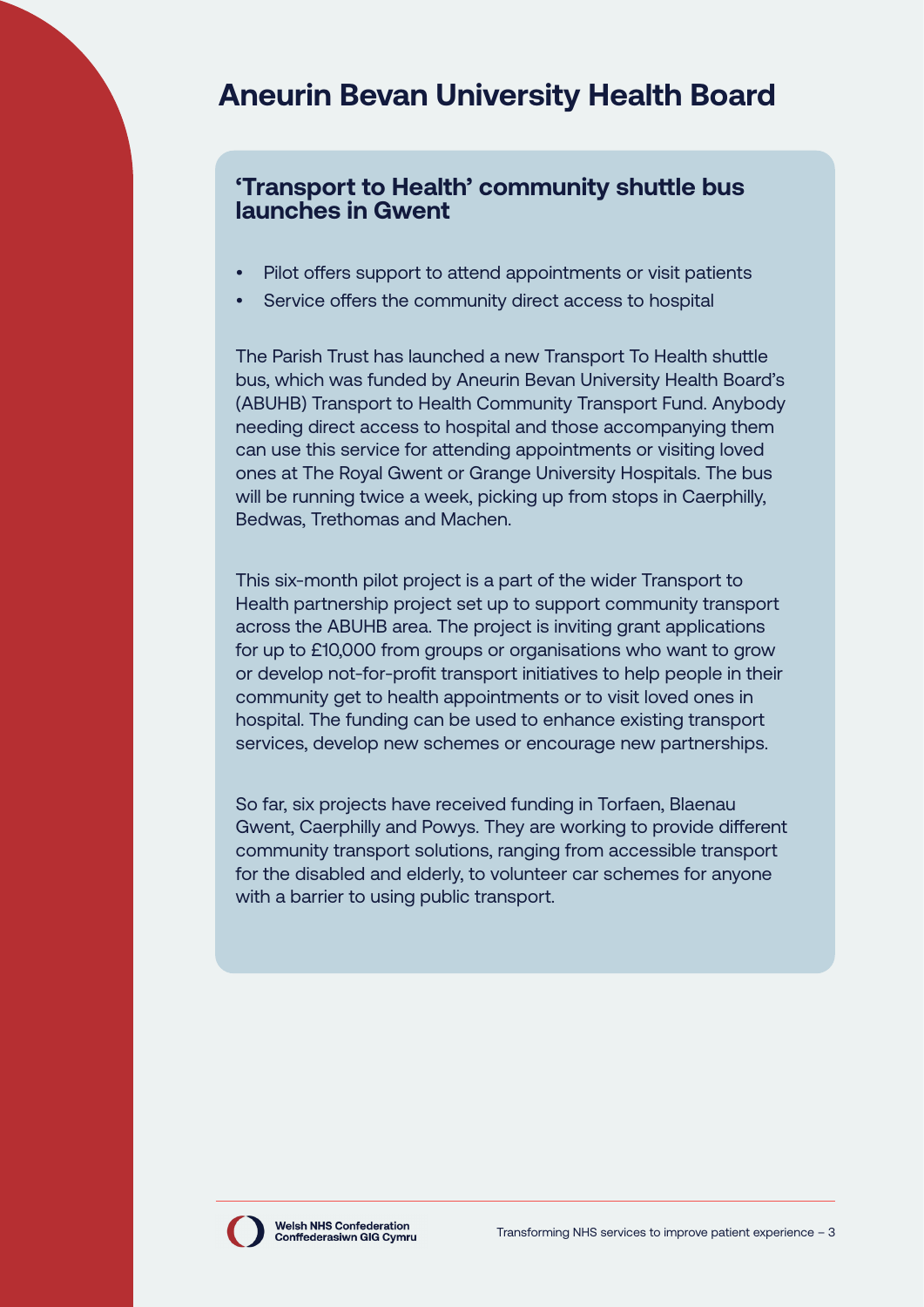## **Betsi Cadwaladr University Health Board**

#### **Wrexham Maelor Hospital opens new Surgical Same Day Emergency Care unit to help improve patient treatment time**

- Service aims to reduce hospital admissions and improve patient experience
- Helps avoid unplanned and longer than necessary stays in hospitals

A new Surgical Same Day Emergency Care (SDEC) unit has opened at Wrexham Maelor Hospital for patients to gain quicker and easier access for surgical conditions. The SDEC is for adult surgical patients who are referred from their GP, the Urgent Primary Care Centre, or who have been seen and reviewed in the Emergency Department (ED).

The consultant-led service will rapidly assess, diagnose and treat eligible patients before discharging them home to recover without being admitted, and if clinically safe, patients could go home the same day they receive care. Most patients who are referred do not require surgery and after diagnostic tests and assessments could be managed at home rather than as an inpatient in the hospital. The unit will ensure the ED space is used for patients that need emergency care and surgical patients are in the correct setting.

Benefits associated with treating people through the Surgical SDEC services include improving patient experience through timely assessment and diagnosis and reducing hospital admissions. The service will help avoid unplanned and longer than necessary stays in hospitals, resulting in lower risk of infections and de-conditioning for patients.



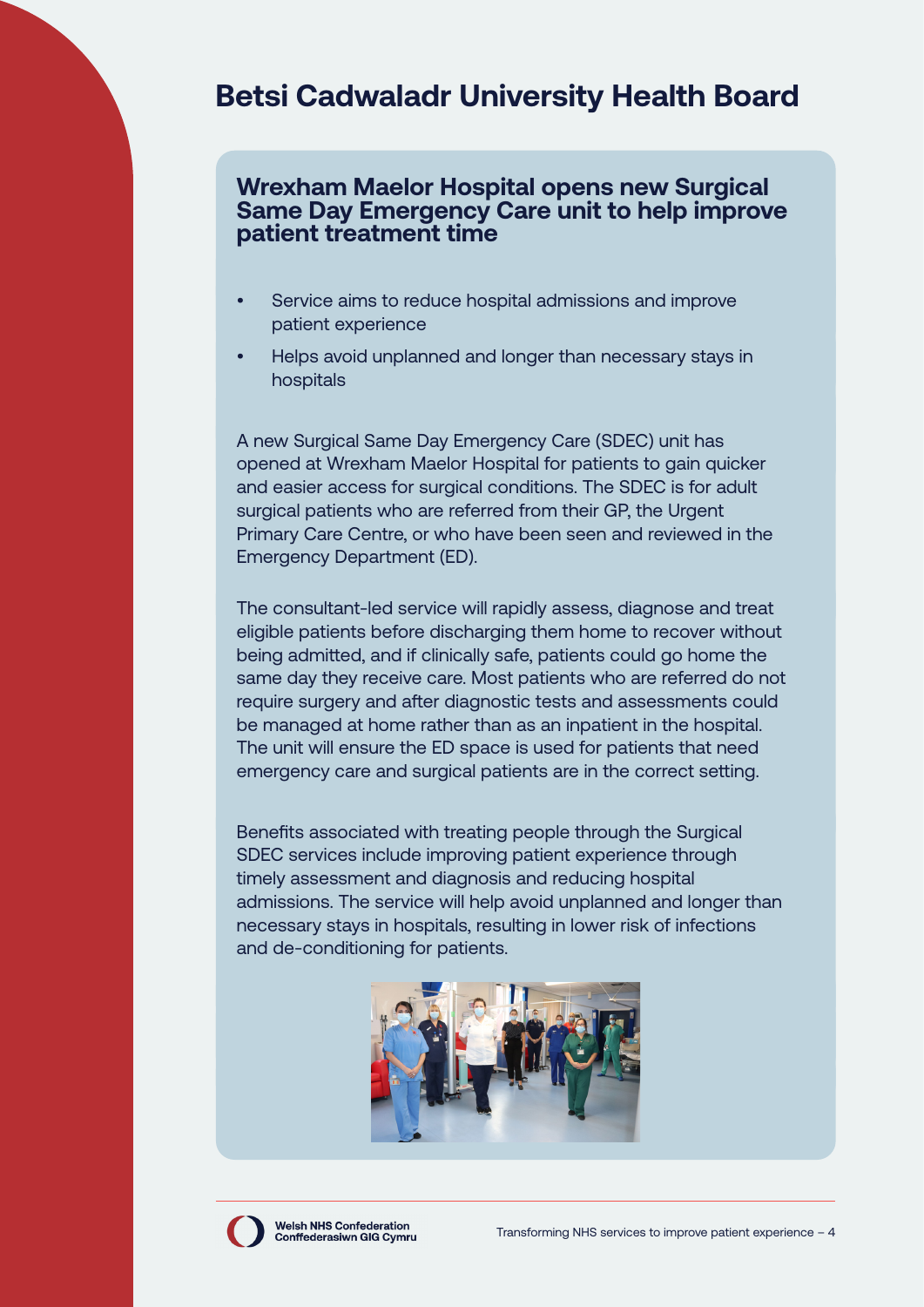## **Cardiff and Vale University Health Board**

#### **Supporting children and young people's emotional health and wellbeing**

- New website created in collaboration with young people
- Content will continue to evolve, including guidance for parents and carers

Cardiff and Vale University Health Board has developed a new website, co-produced with children and young people, to offer useful information and resources on emotional wellbeing and mental health. All of the information on the website has been specially curated by healthcare professionals in partnership with young people.

The wellbeing of some children and young people has been significantly impacted by the pandemic and it remains vital that they access support. The information on the emotional wellbeing and mental health website can help children and young people understand some of their thoughts and feelings, as well as signposting relevant support. Visitors can find information about emotional wellbeing, mental health, services available and how to access them. There is also lots of advice and a range of useful resources signposted.

The content will continue to evolve and develop, including guidance for parents and carers, sharing ways they can support children and young people during difficult times.

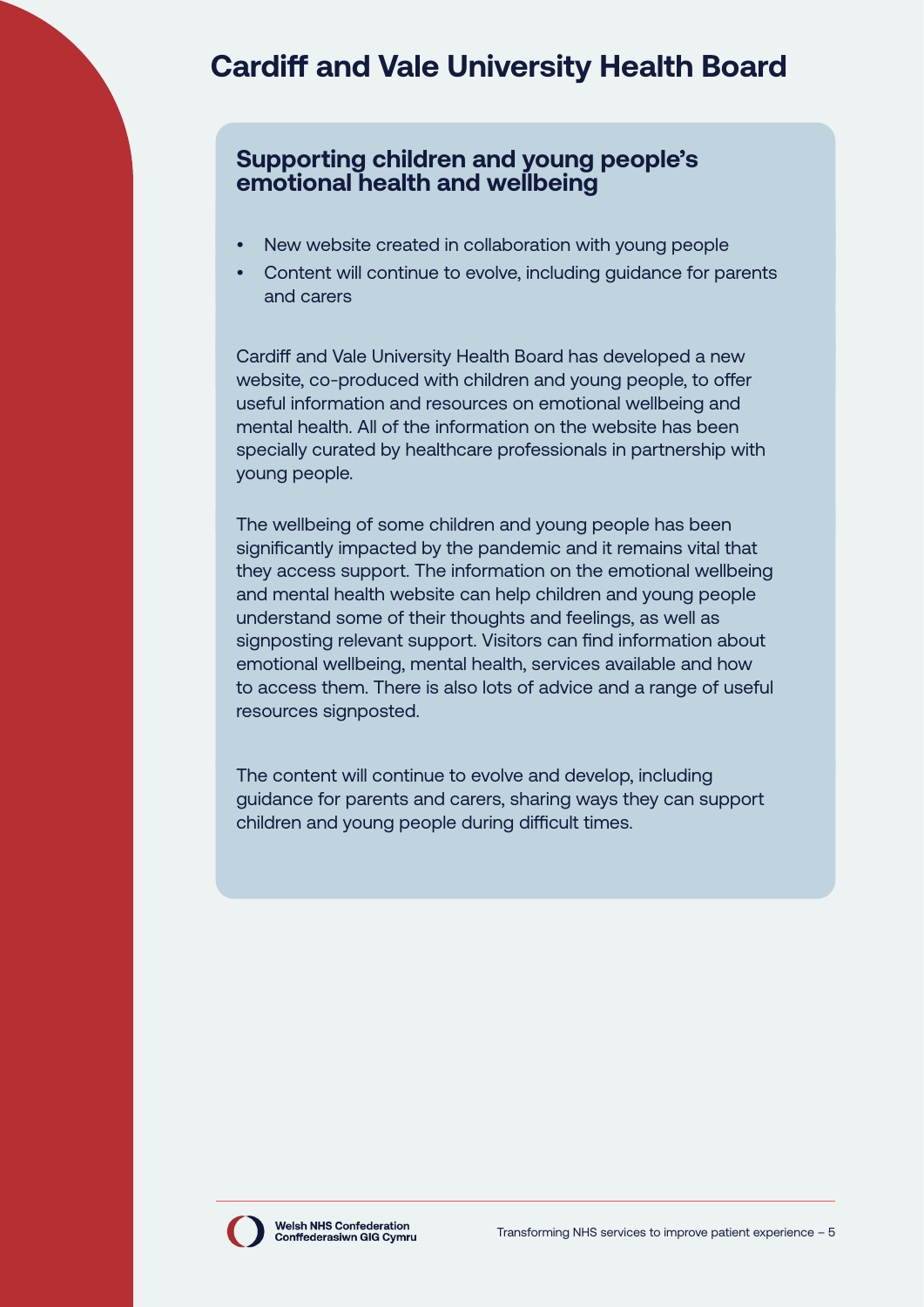## **Cwm Taf Morgannwg University Health Board**

#### **Paediatric physio teams celebrate award in collaboration with primary school**

- MOVE programme supports independent movement in disabled young people
- Award recognised successful partnership between paediatric physio team and Ysgol Ty Coch

A joint collaboration between staff in Cwm Taf Morgannwg's paediatric physio team and the staff and pupils in Ysgol Ty Coch, Tonteg, has won the National MOVE Programme's Better Together Award. The award celebrates fantastic partnerships to achieve the best outcomes for pupils and acknowledges the outstanding achievement between the staff, pupils and the physio team.

The National MOVE Programme enables disabled young people to gain independent movement through an activity-based programme. It combines an approach of education, therapy and family knowledge to teach the skills of sitting, standing and walking. There are five MOVE schools across the health board, all of which are supported by the paediatric physio team.



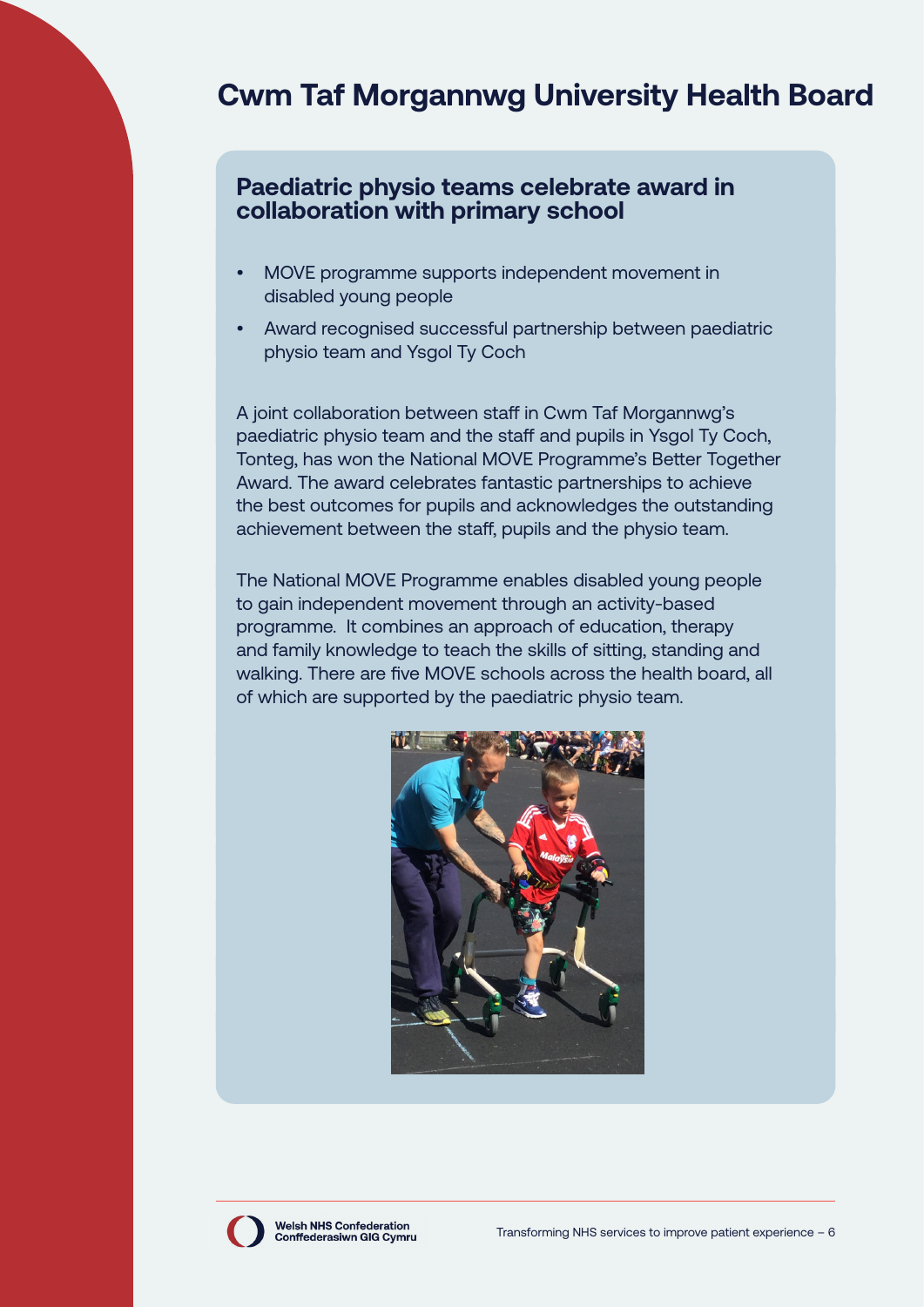## **Digital Health and Care Wales**

#### **New Emergency Department system goes live**

- New digital system gives healthcare professionals real-time patient information
- System to be rolled out to other parts of Wales over the next year

Neath Port Talbot Minor Injuries Unit is the first in Wales to use a new national Emergency Department system. The digital system will replace paper records and provide an electronic tracking grid to give healthcare professionals real-time information on a patient's treatment.

The minor injuries unit previously used paper-based casualty cards to record patients' care, but the new system creates digital records which can be shared safely and quickly with other departments and healthcare professionals.

Following the successful launch of the system in Neath Port Talbot, it will be installed in Morriston Hospital in Swansea early in 2022, and rolled out to other parts of Wales during next year.

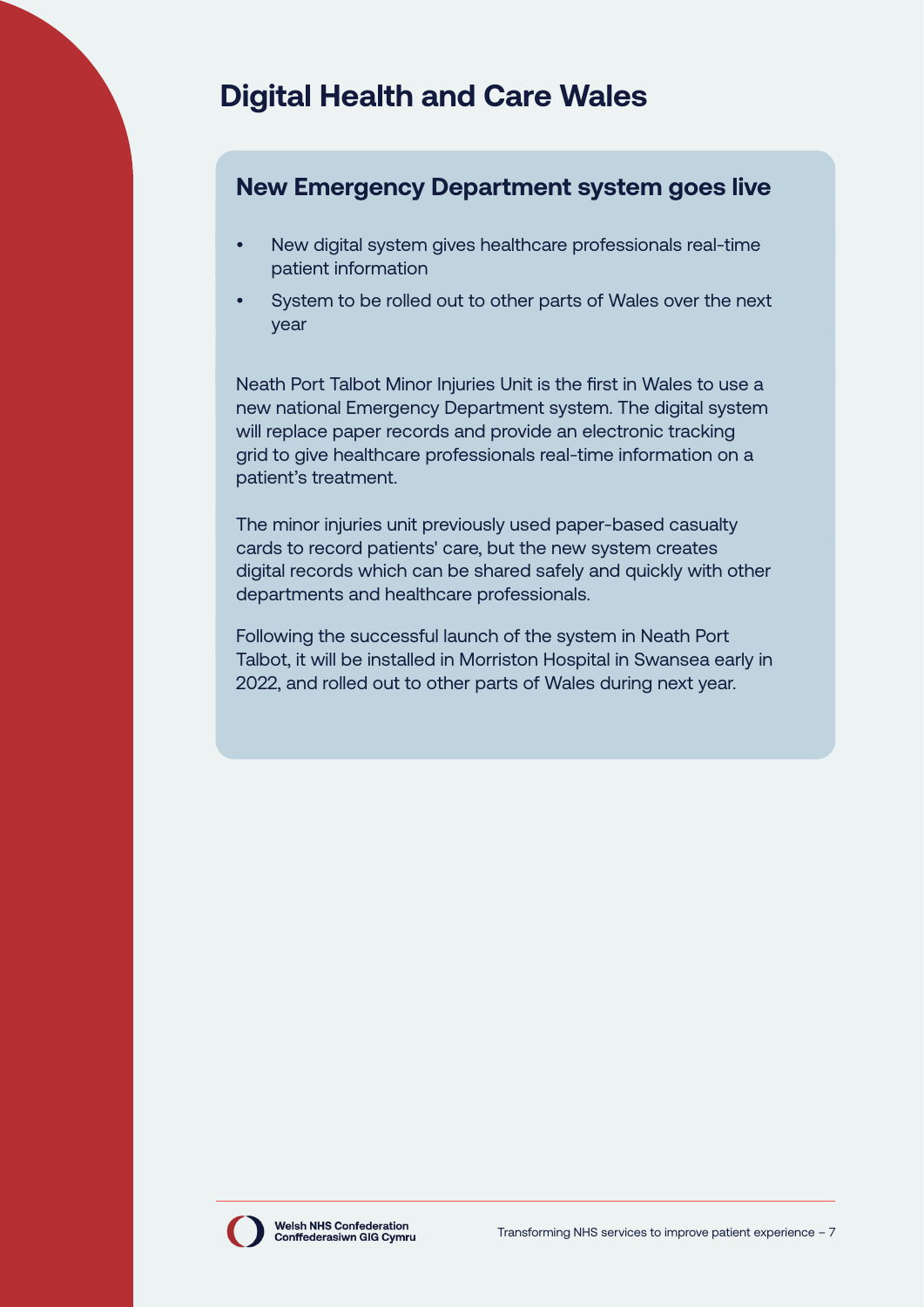## **Health Education and Improvement Wales**

#### **Mental health inpatient programme adapts to suit those who need it most**

- Programme helps to determine appropriate nurse staffing levels within mental health inpatient wards
- Allows better stakeholder engagement and coproduction with mental health nurses

Over the last few months, the mental health inpatient programme scope has been reviewed and refined. The mental health workstream consists of senior representatives from each health board across Wales and follows an evidence-based approach to create robust methods, tools and techniques that will be used to determine appropriate nurse staffing levels within mental health inpatient wards.

To refine the programme, it was essential to categorise inpatient wards that held similar functions. A scoping exercise was undertaken and resulted in the work stream defining the inclusion criteria of "admission and treatment wards".

The decision to refine the scope of the programme has not been taken lightly. However, the work undertaken within the admission and treatment areas will have wider application to other mental health facilities. Furthermore, this process enables the programme to better engage with stakeholders and to ensure co-production with mental health nurses across Wales, making these services work as a single system.

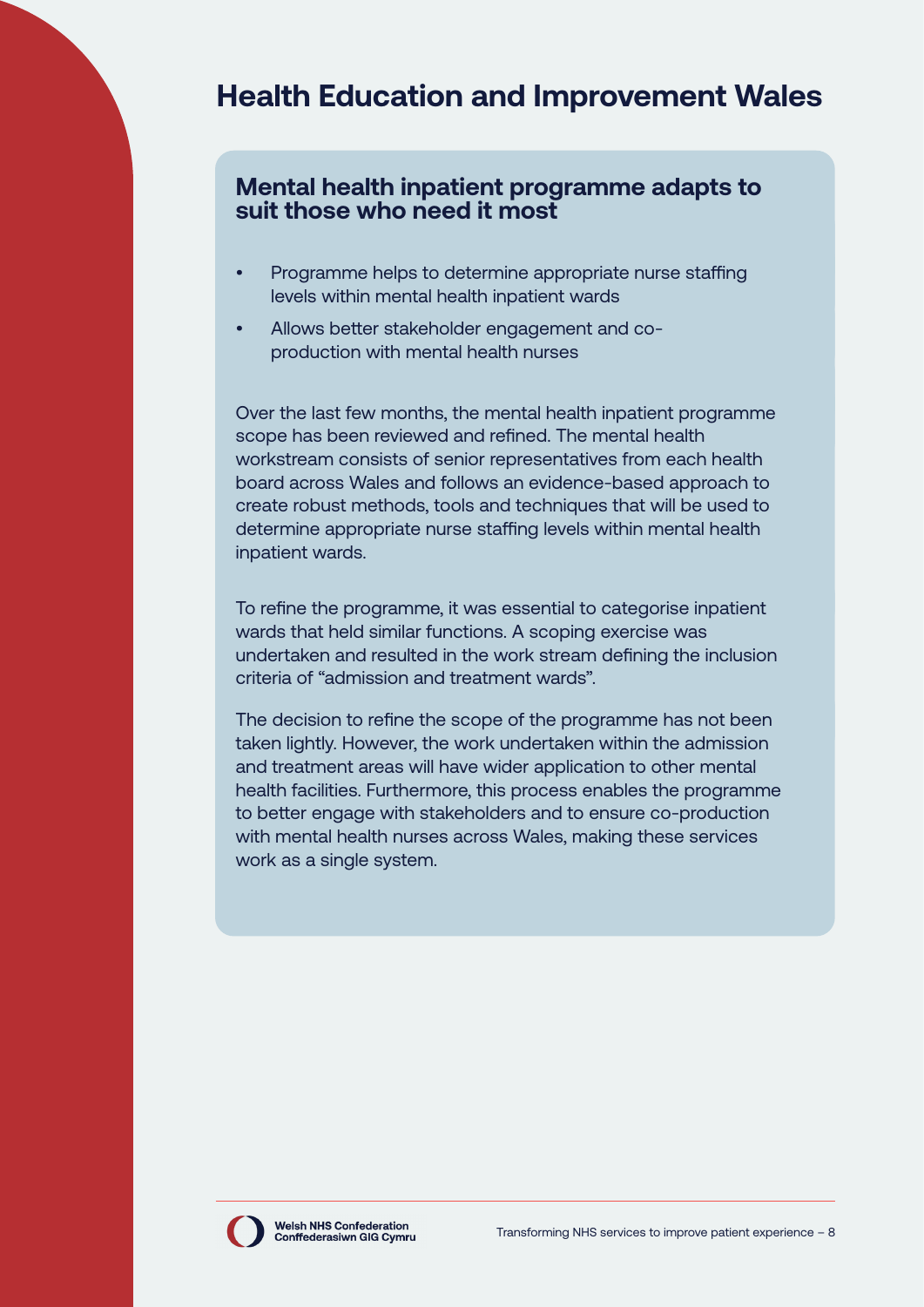## **Hywel Dda University Health Board**

#### **New affiliation to deliver research and innovation opportunities**

- Memorandum of Understanding enables innovative solutions to wound care
- Technology research strengthens health of Welsh patients

Initiatives to improve the health and wellbeing of people in Wales are in progress thanks to a new collaboration between Hywel Dda University Health Board (HDUHB) and The Welsh Wound Innovation Centre (WWIC). A Memorandum of Understanding has been signed between the organisations, which will see innovative solutions being developed to promote opportunities across wound care technology research, further strengthening the health of patients in Wales.

There are 2.2 million people across the UK with chronic wounds, the management of which is estimated to cost the NHS £5.3bn per year. 87 per cent of patients are cared for in the community by district nurses, supported by a unique network of over 748 specialist tissue viability nurses.

The health board's role will be delivered by the Tritech Institute, which has been established by HDUHB to provide specific services in innovative healthcare solutions.

WWIC is the first national wound healing centre worldwide and is the flagship facility for clinical innovation in Wales.



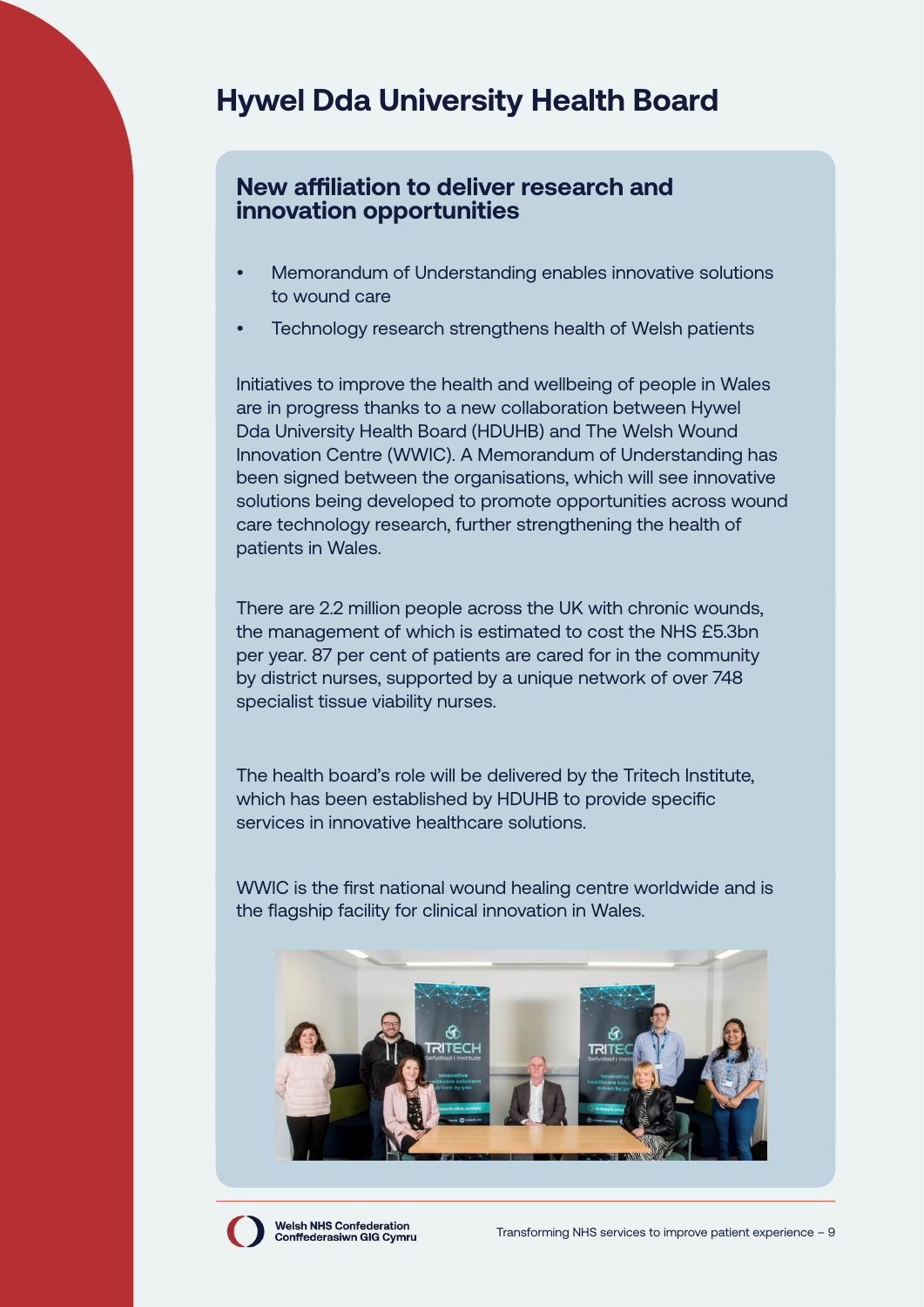## **Powys Teaching Health Board**

#### **More Powys Health and Care Academy students take up work placements**

- More recruits support hospital services in Powys
- Health and Care Academy supports those at risk of long-term unemployment

A second wave of recruits to the new Powys Health and Care Academy (HCA) have begun their work placements, supporting hospital services in Llandrindod Wells, Ystradgynlais, Newtown and Brecon. Through the HCA, the Kickstart Scheme is supporting employers to create jobs for 16 to 24-year-olds on Universal Credit, who are at risk of long-term unemployment.

The health and social care placements will consist of 25 hours a week for the next six months, with recruits undertaking a programme of learning which will equip them with skills and knowledge related to the health and social care sector.

Powys HCA will be offering face-to-face and digital learning opportunities through four schools – a School of Research, Development and Innovation, a School of Leadership, a School of Volunteers and Carers, and a School of Professional and Clinical Education and Training – to employees in the health and care sector, to those looking for a career in the sector and to volunteers and unpaid carers who support the sector.



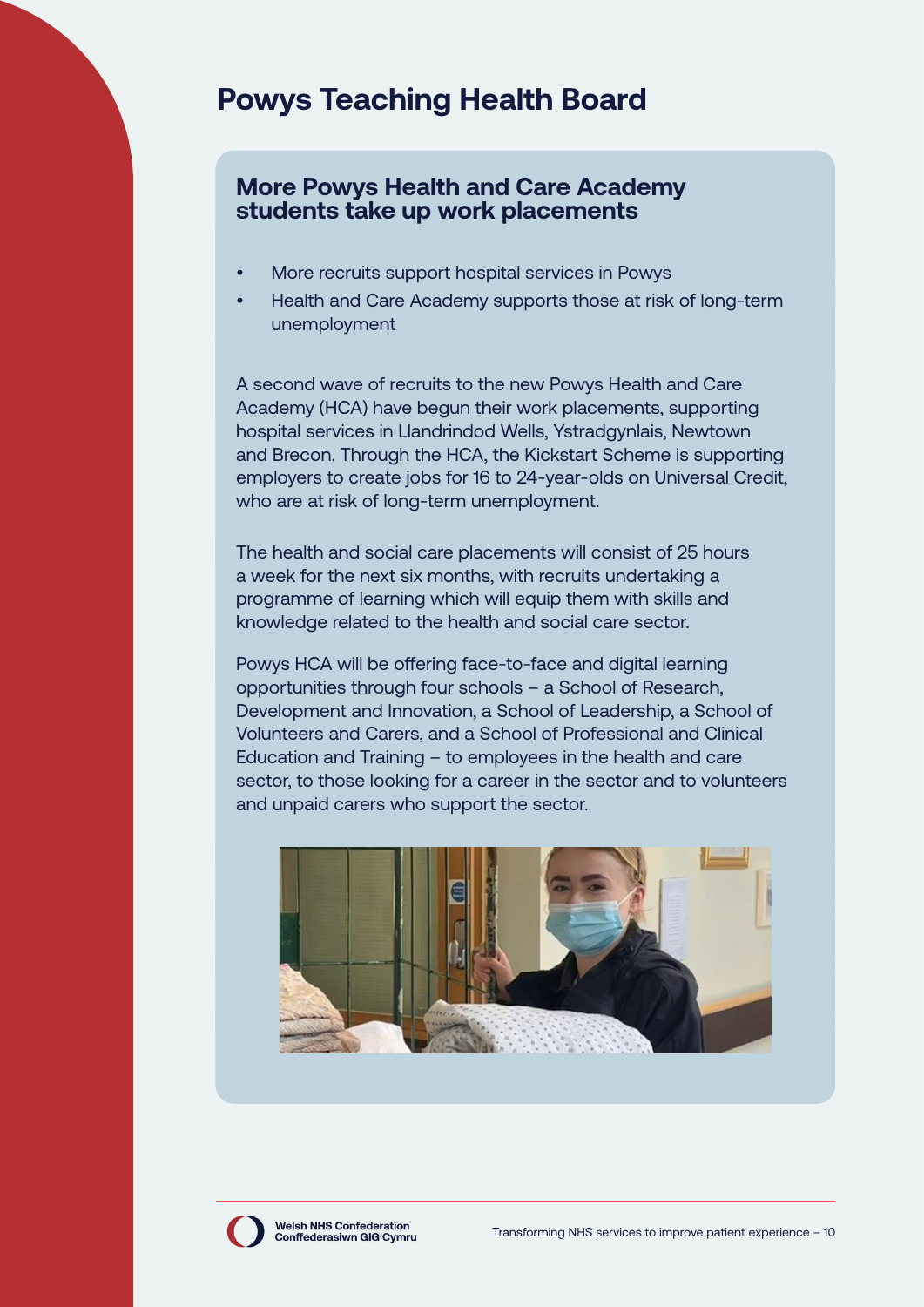## **Public Health Wales NHS Trust**

#### **Tackling inequality could save hospitals in Wales £322 million every year**

- Report evidences importance of preventative action
- Cost of health service provision higher for those living in more deprived communities

Inequality in hospital service use is costing the NHS in Wales the equivalent of a brand new NHS hospital, or the yearly salaries of nearly 10,000 extra nurses every year, according to a new report from Public Health Wales.

The report looked at different hospital services, finding that preventative action which improves the health equity between advantaged and disadvantaged communities and their timely access to health services could help reduce a £322m healthcare gap, especially in emergency admissions and A&E attendance.

The report found that the average annual cost of health service provision was generally higher for those living in our more deprived communities. Costs were highest amongst working aged adults in all hospital service categories, except for elective inpatient admissions.

The reasons for these gaps are complex and will be explored in further studies to expand understanding of how population differences and deprivation influence health service use in Wales. This is particularly relevant during the pandemic response and future recovery of the NHS and the wider economy in Wales.

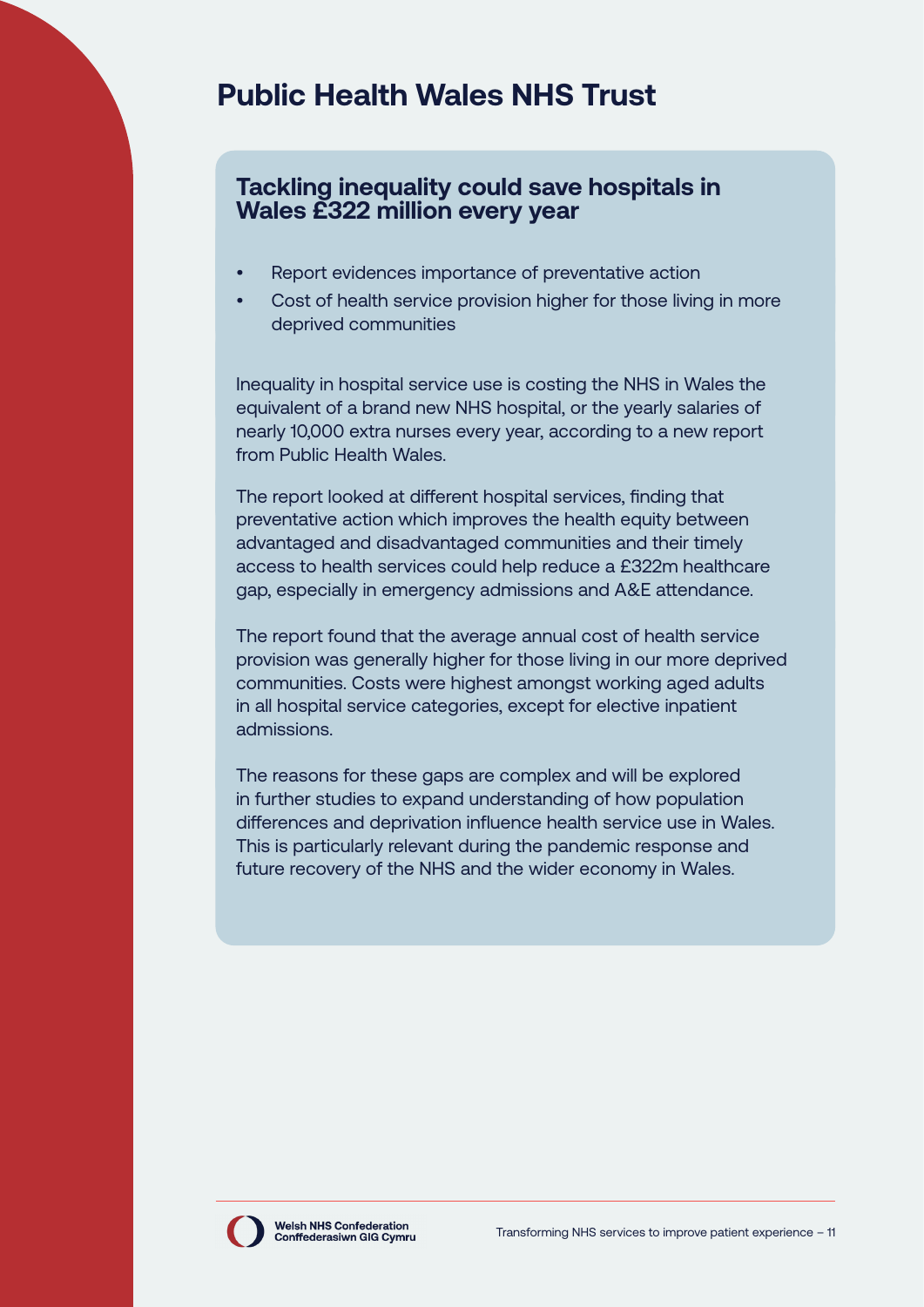## **Swansea Bay University Health Board**

#### **Outpatient service establishes new treatment for neurological conditions**

- Morriston Hospital first centre in Wales to offer new treatment
- Service halves the time patients need to spend in hospital

A new outpatient service for people with neurological conditions will more than halve the time they need to spend in hospital. It will help patients with neurological conditions who may have harmful antibodies within their blood that are attacking their body. Swansea's Morriston Hospital is the first centre in Wales, and only the second in the UK, to offer the service.

Peripheral plasma exchange involves patients with conditions such as multiple sclerosis or myasthenia gravis (which causes muscle weakness) having their blood filtered through a machine over a two-to-three-hour period, across three consecutive days. By taking away the unhealthy plasma, the antibodies are removed and the patient's symptoms may improve.

Until now, plasma exchange has been performed as an inpatient procedure in the renal unit at Morriston Hospital and involved a stay of up to two weeks. Instead, a new Spectra Optia Apheresis machine allows the exchange to be carried out through two venous cannulas in the patient's arms. Patients receiving the treatment are able to go home between each of their three sessions. It is hoped in the future another machine can be introduced at Morriston Hospital which could be used to treat more inpatients.



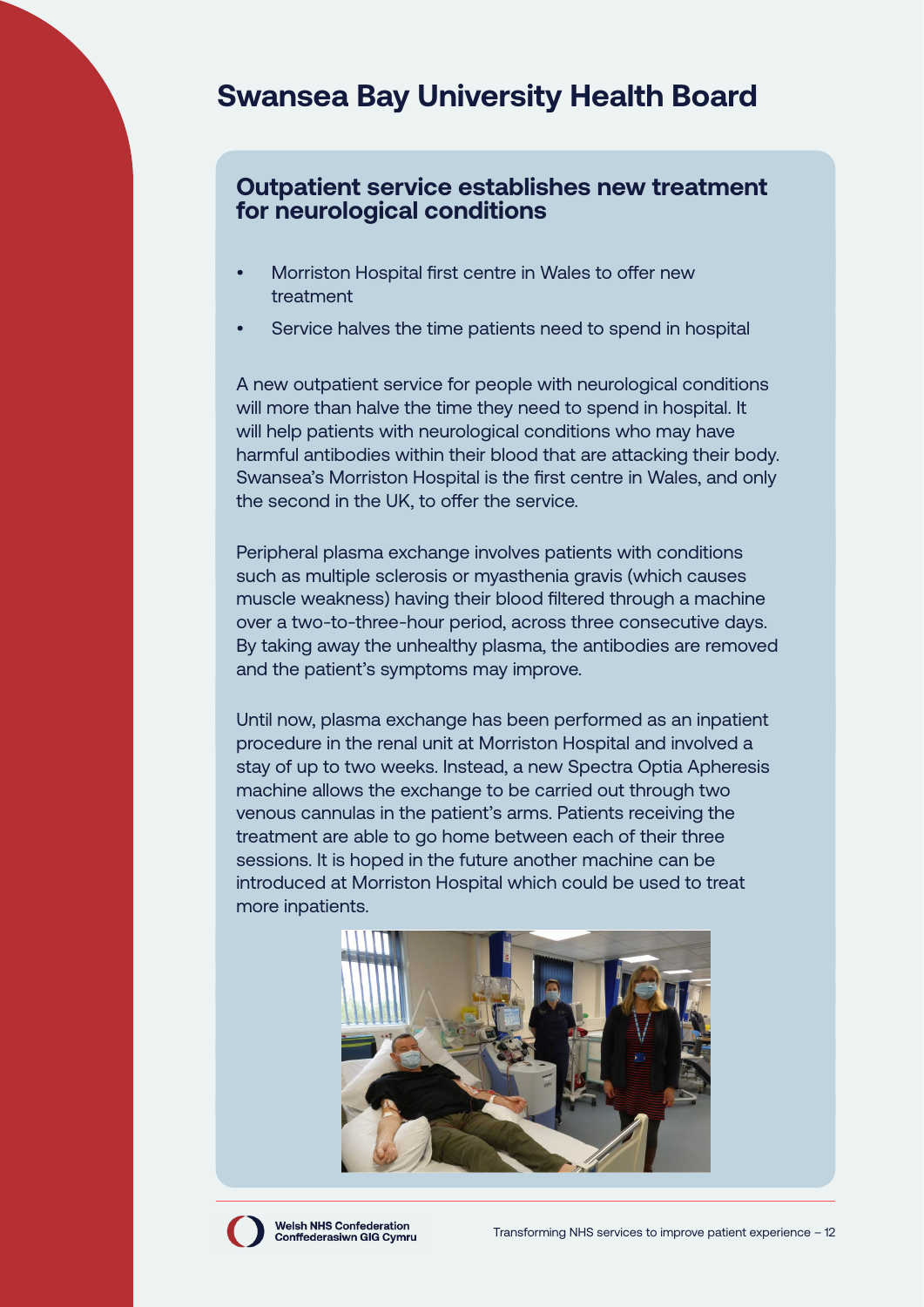## **Velindre University NHS Trust**

#### **First peripheral blood stem cell collection completed in Velindre Cancer Centre**

- Blood stem cell collection produces twice the number of cells
- Donor reports a positive experience

8th November 2021 marked the first peripheral blood stem cell collection performed by the Welsh Bone Marrow Donor Registry (WBMDR) at the brand-new collection centre within Velindre Cancer Centre (VCC). The collection was a great success, with twice the number of cells requested by the transplant centre being collected and the donor shared that she had a positive experience throughout.

A peripheral blood stem cell collection via apheresis is a nonsurgical procedure where the stem cells are collected from the blood stream using an apheresis machine, following a series of stimulating injections. Around 85 per cent of volunteer donors who come up as a match for a patient in need of a transplant will donate in this way. Patients with blood cancers such as leukaemia and lymphomas may require a stem cell transplant, as well as people with inherited metabolic diseases.

Reaching this significant milestone has been an exceptional team effort from the WBMDR and the VCC staff. Both teams worked seamlessly and tirelessly to deliver this vital service in support of Welsh and global stem cell transplant patients.

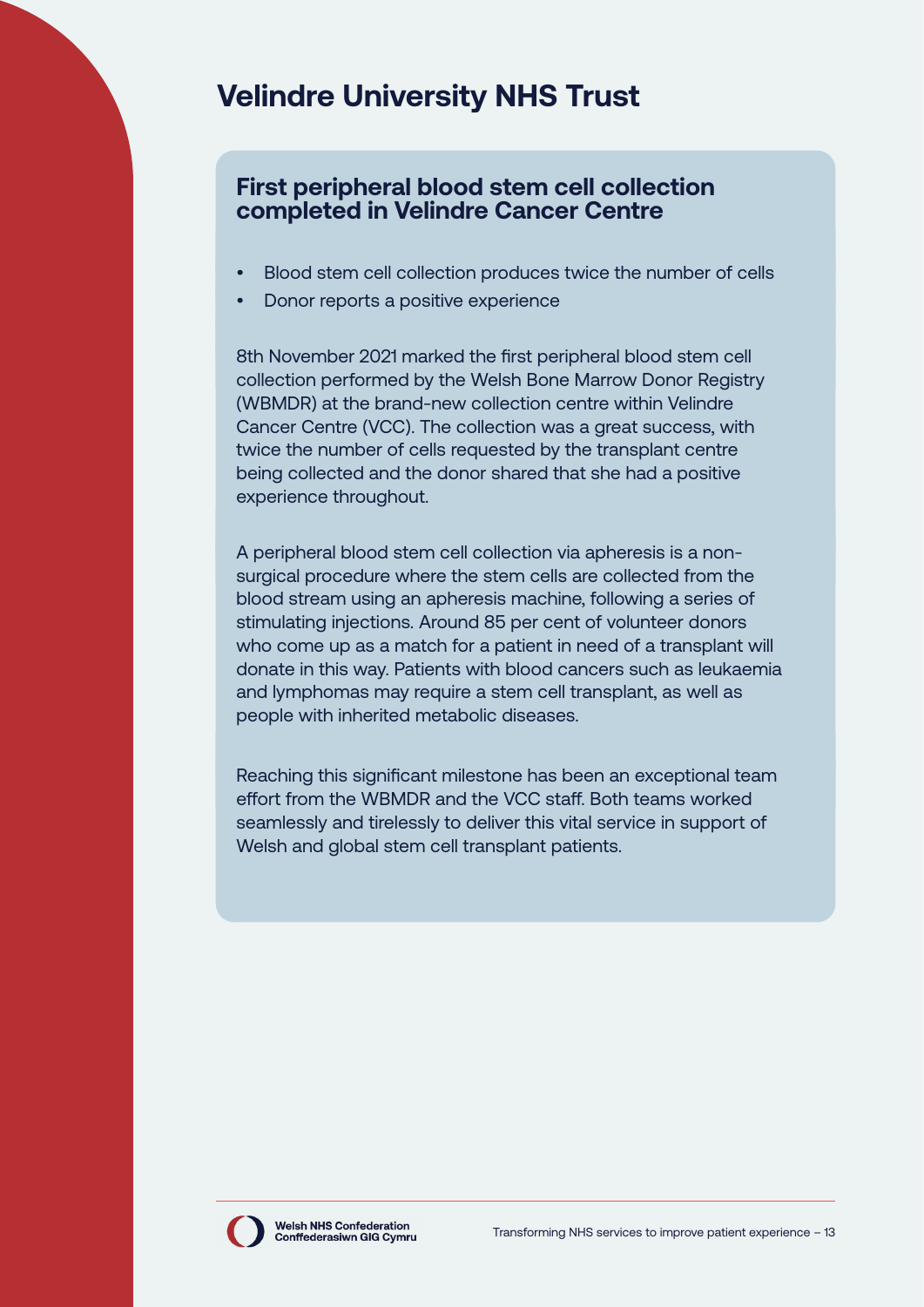## **Welsh Ambulance Services NHS Trust**

#### **New technology to better support victims of domestic violence**

- Ambulance crews support patients to access help via an app
- Digital referrals allow vulnerable people to get support quicker

The Welsh Ambulance Service has introduced new technology to better support victims of domestic violence. Ambulance crews have been supporting patients to access Live Fear Free for help and advice on domestic violence since its creation using a bespoke telephone number.

Crews now have the ability to assist patients via an app on their trust-issued iPad to speed up and streamline the process. The technology to refer patients digitally using iPads is not only more efficient for crews, but it means that vulnerable patients get the support they need more quickly.

Live Fear Free is a 24/7 helpline for women, children and men experiencing domestic abuse, sexual violence or other forms of violence against women. It is a main point of contact in Wales to access support, information, safety-planning, advocacy, refuge and counselling services.